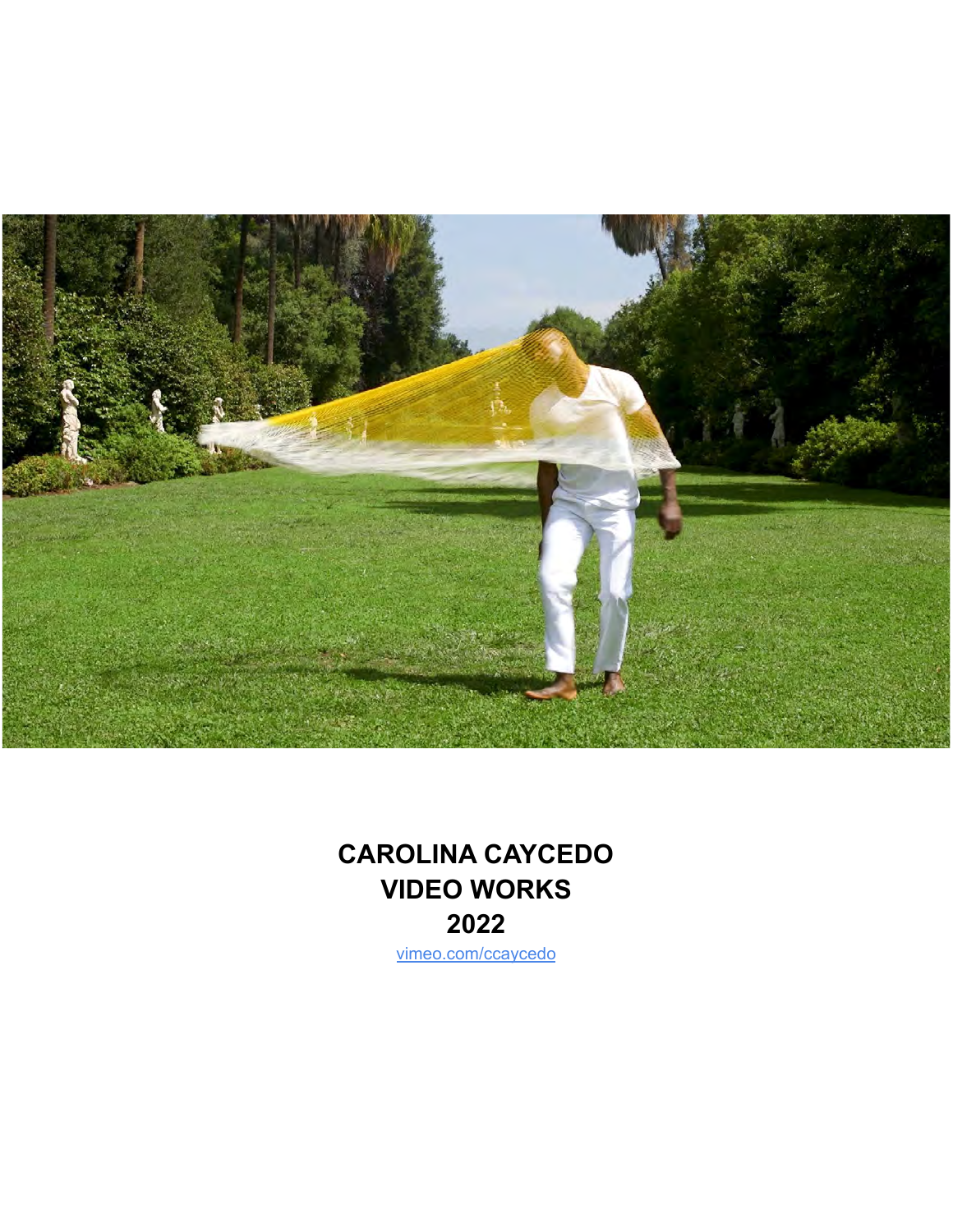

*The Teachings of the Hands***, 2020** Carolina Caycedo and David de Rozas Single-channel HD panoramic video projection, surround sound, color 47 min.

<https://vimeo.com/496745335> pass: JUAN

*The Teaching of the Hands* is an experimental documentary that overwrites colonial cartographies and extractivist economies with the cosmological consciousness of indigenous people and the history of their suppression. Observational landscape views, archival footage, ancient imagery, and environmental wounds caused by infrastructural development are punctuated by re-enactments of gestures of colonial occupation. These visually compelling sequences are oriented by a narrative voiceover solely entrusted to Juan Mancias, Chairman of the Carrizo/Comecrudo Tribe of Texas. Wielding ownership over the storyline, Mancias brings forth the perspective of indigenous people and asserts how the cosmological value of tribal epistemologies is based on a profound relationship to the environment and knowledge of the elements. The film powerfully denounces the desecration of the land and the continuous struggle of the indigenous people against ongoing forms of erasure and exploitation.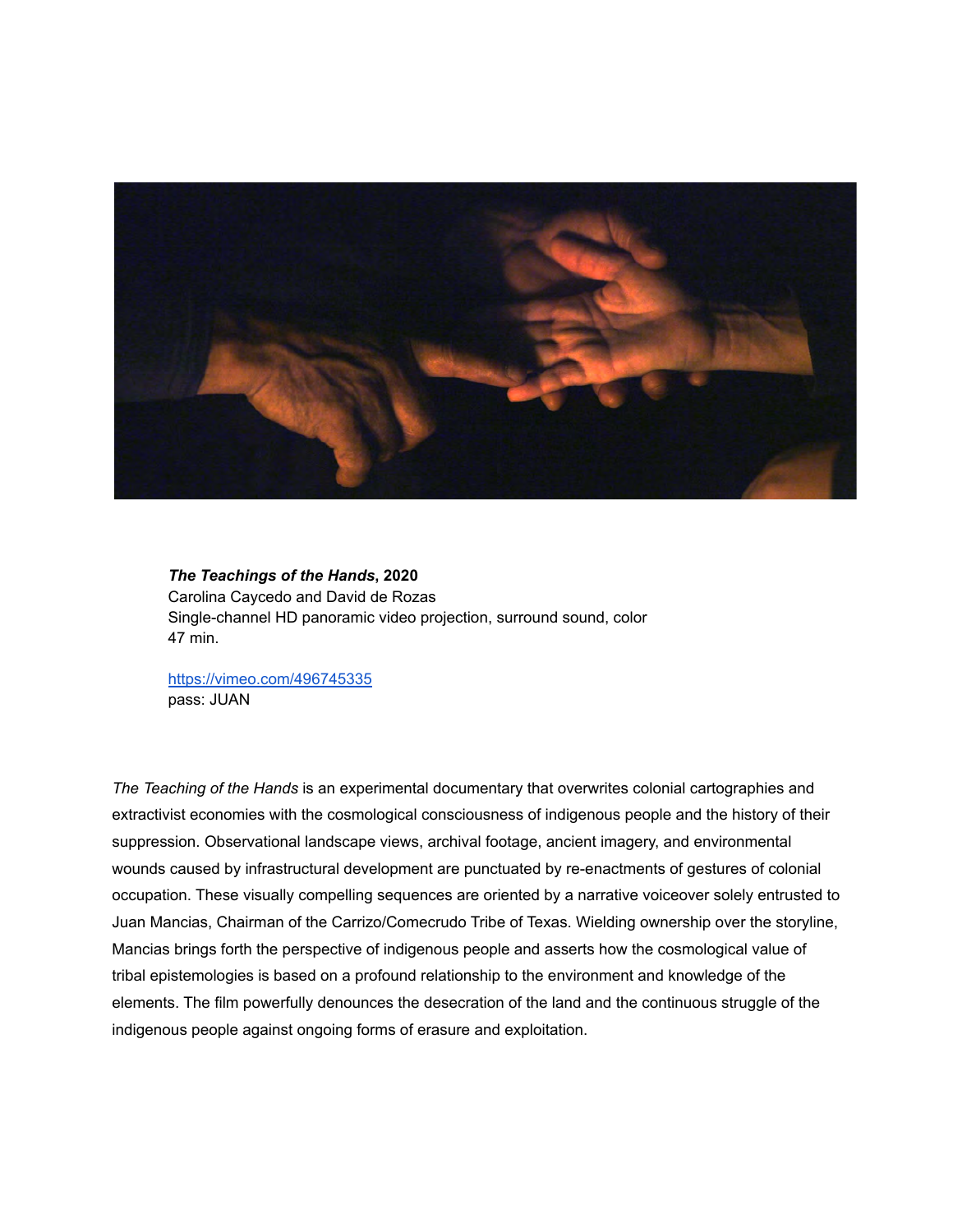

*Thanks For Hosting Us, We Are Healing our Broken Bodies / Gracias por hospedarnos. Estamos sanando nuestros cuerpos rotos,* **2019 .**

1 channel HD Video 8:48 min, color and sound.

With: Marina Magalhaes (Choreography), José Richard Aviles, Tatiana Zamir, Belle Alvarez, Bianca Medina, Isis Avalos, Patty Huerta, Celeste Tavares.

#### https://www.dropbox.com/s/9m3wr6e214flns7/HostingBrokenBodiesOCMA.mp4?dl=0

Human bodies appear incomplete, divided and fractured by water and fabrics as a way to address the cementing, impoundment, and fragmenting of local streams and rivers. The body parts search for each other in an attempt to reconstitute as a collective body. Towards the end of the film a complete human body is revealed, suggesting that if we dismantle infrastructure that divides and splinter bodies of water, riparian ecosystems might stand a chance to become whole again. Filmed on location in the San Gabriel River and the Wanaawna (Santa Ana) river mouth, this inaugural and site specific activation of the Water Portraits series is the first step towards building a healing relationship with the land and the waters of the unceded Tongva and Acjachemen territories, known by many as Orange County. We are grateful to our human and natural indigenous hosts who have sustained us, despite being submitted to violent processes of colonization and extraction.

Commissioned by the Orange County Museum of Art.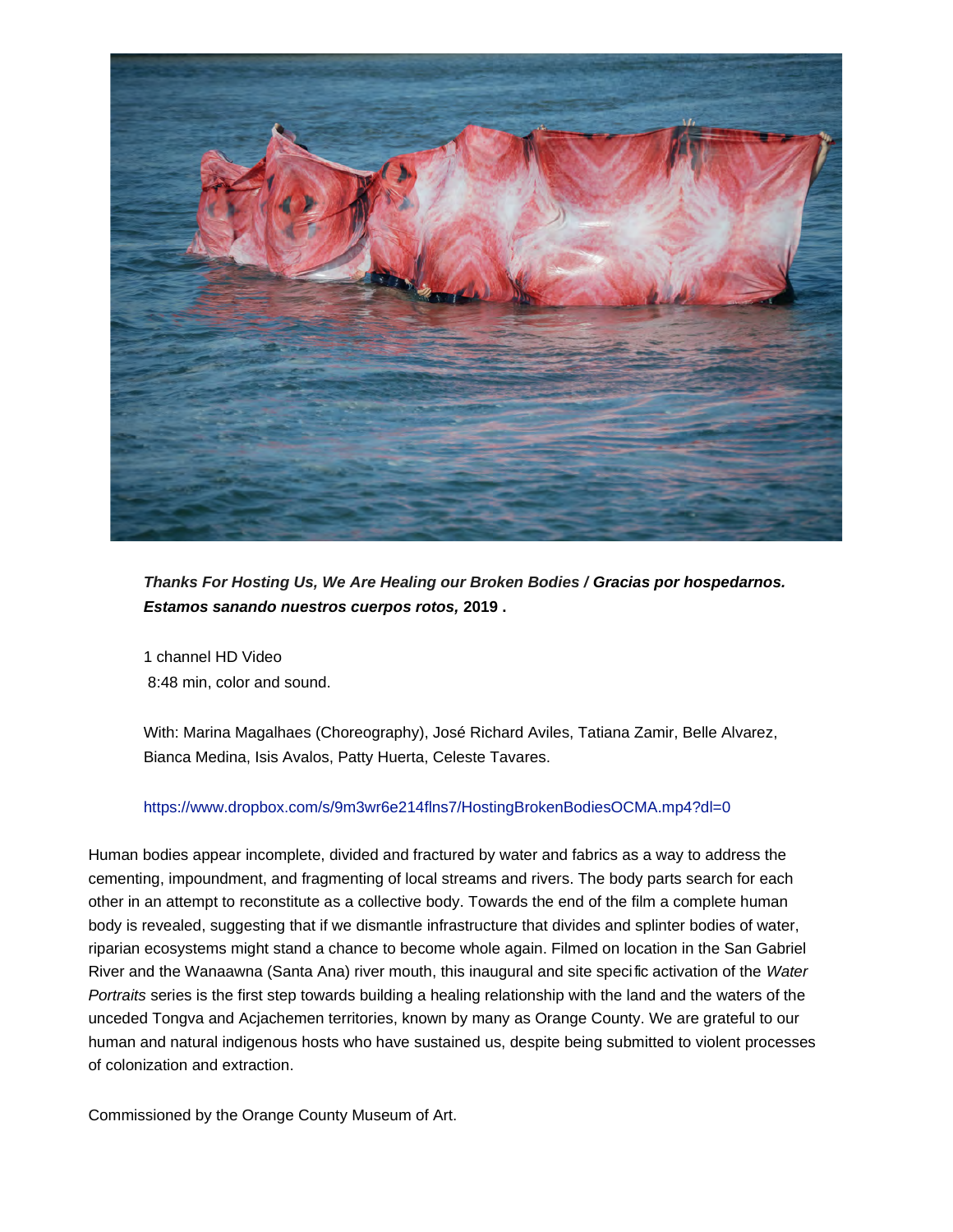

*Apariciones / Apparitions,* **2018** 1 channel HD Video 9:30 min. Color, sound

With: Marina Magalhaes (Choreography), Isis Avalos, Samad Guerra, Celeste Tavares, Bianca Medina, Jose Aviles, Natali Miciche Cinematography: David de Rozas

#### <https://www.dropbox.com/s/knyoazq185za0ru/ApparitionsFinalH264.mp4?dl=0>

Brown, black and queer dancers return as past entities to open up spaces for ritual, enjoyment and divination. They use gestures inspired by the Afro-Brazilian deity, Oxum, an Orisha (or goddess) representing water, sexual pleasure, fertility, and love. Dancers roll down the staircase in the Huntington mansion, twirl fishing nets on the North Vista lawn, lay down on Library tables, and flow through the Portrait Gallery, inhabiting historically white spaces in ways that they have never been inhabited before.

Commissioned by the Huntington Gardens, Library and Art collection.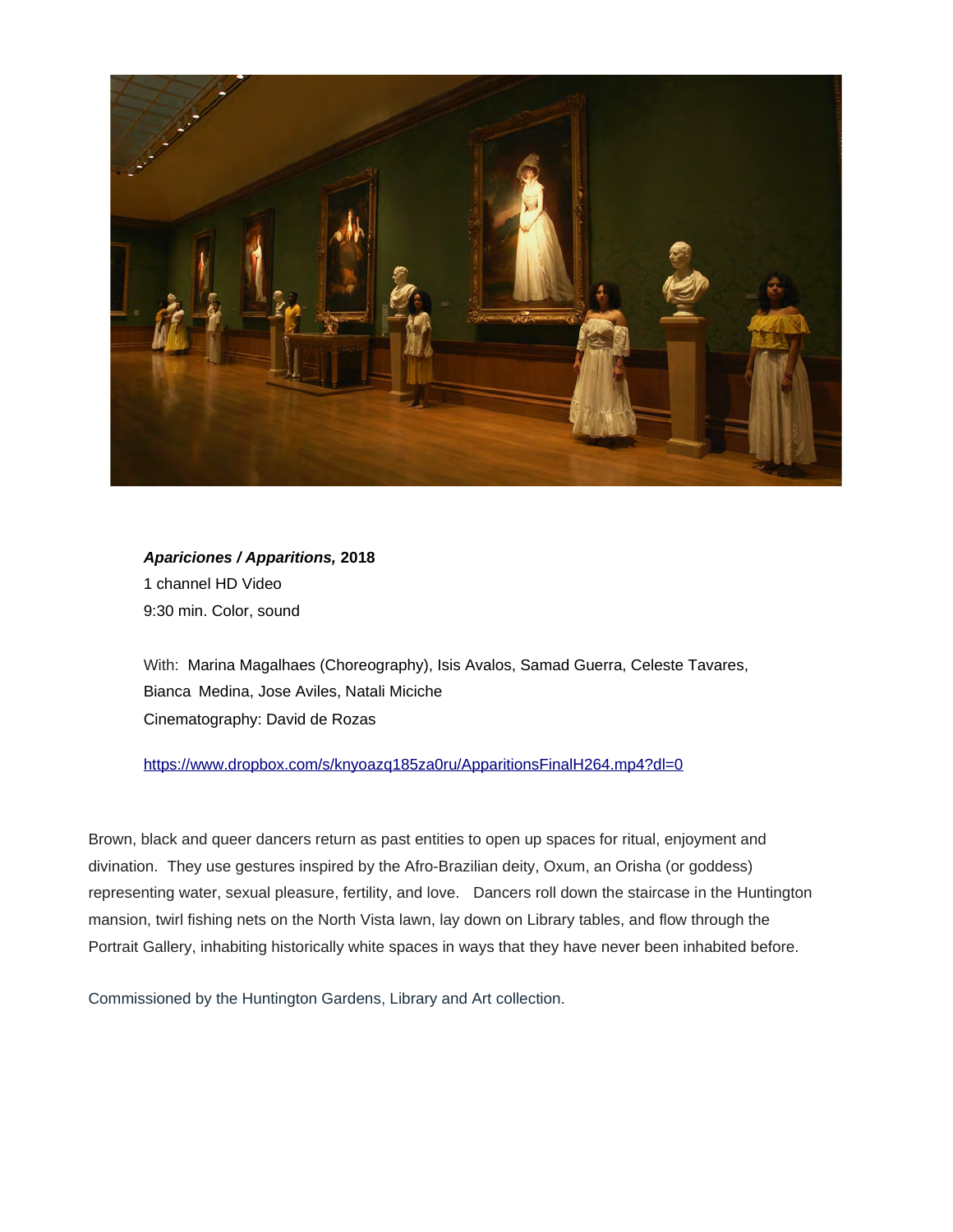

Installation View at *Conjuro de Rios*. Museum of Art, National University Bogota. Sept 2018-March 2019.

*Patrón Mono,* **2018 From the Water Portraits series** 3 channel HD Video 4:23 min. Color, no sound

#### <https://www.dropbox.com/s/y5sfmgj3o3jsocl/PatronMonoAltaAlta.mp4?dl=0>

Patron Mono portrays the lower Cauca river canyon, located in the department of Antioquia, currently affected by the crisis of the Hidroituango dam. The muleteers, fishermen and artisanal miners that make up the canyon culture refer to the Cauca River as Patron Mono (Blonde Boss), both for its yellow color and for the gold found in its waters and sands. For them, it is the best employer in the world because it does not set schedules and never refuses to pay, meaning it always provides them with fish and gold. The images that make up the triptych of projections are shots from gold artisanally washed from the Cauca River, as well as shots filmed in the same canyon; manipulated to generate the golden and generous heart of the river, reflecting on the relations between human and non-human entities within the territory of river canyon.

Commissioned by the Museo de Arte, Universidad Nacional de Colombia.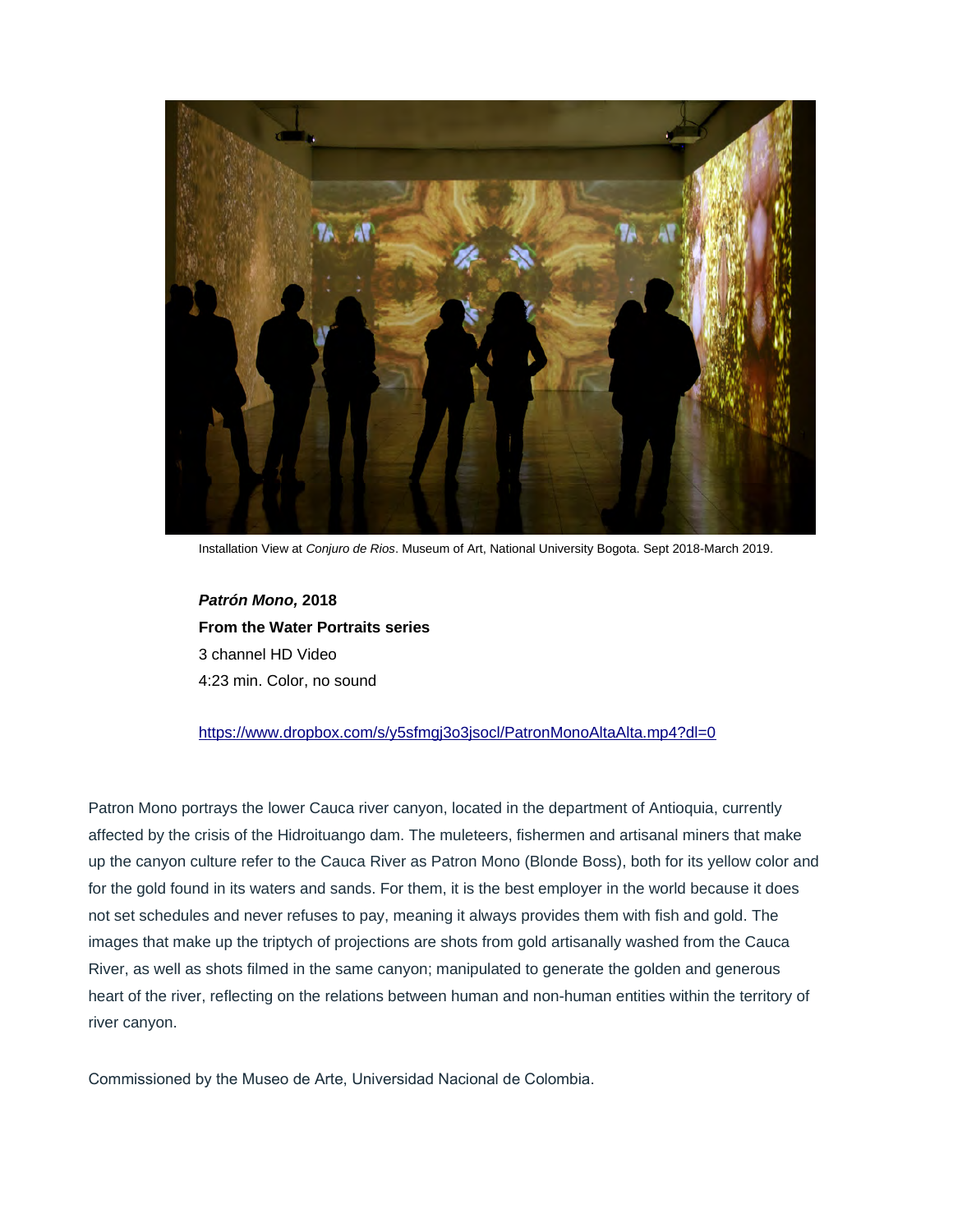

Installation view at Pari Dispari projects. Reggio Emilia**,** 2014.



*Stills.*

*Humane Materiale, 2012-2017* Multiple channel HD video installation. Sound and Color.

Claudia 19'37''; Espen 26'27''; Flutes 50'55''; Kiyoshi 44'50''; Jamal 30'04''; Margarete 38'40'' ; William 29'54''; Kelly 20'16'' ; Kiyoshi; Marta 14'00''; Matteo 20'18''.

## *[https://www.dropbox.com/sh/pvq7dtfat5nktq5/AACmwzkrQ\\_gTIU9IHWJNLedNa?dl=0](https://www.dropbox.com/sh/pvq7dtfat5nktq5/AACmwzkrQ_gTIU9IHWJNLedNa?dl=0)*

Made in collaboration with several local craftswomen and craftsmen, *Humane Materiale* is a video installation about contemporary and traditional handicrafts While the video component is an instructional documentation of the craft making, the accompanying audio score is a poetic portrait of the artisan, exploring the relation of hand labor with intellectual activity, the potential of healing and self-understanding behind manual activity, and the building of community through the transmission of skills. *Humane Materiale* is about the hands and things they produce.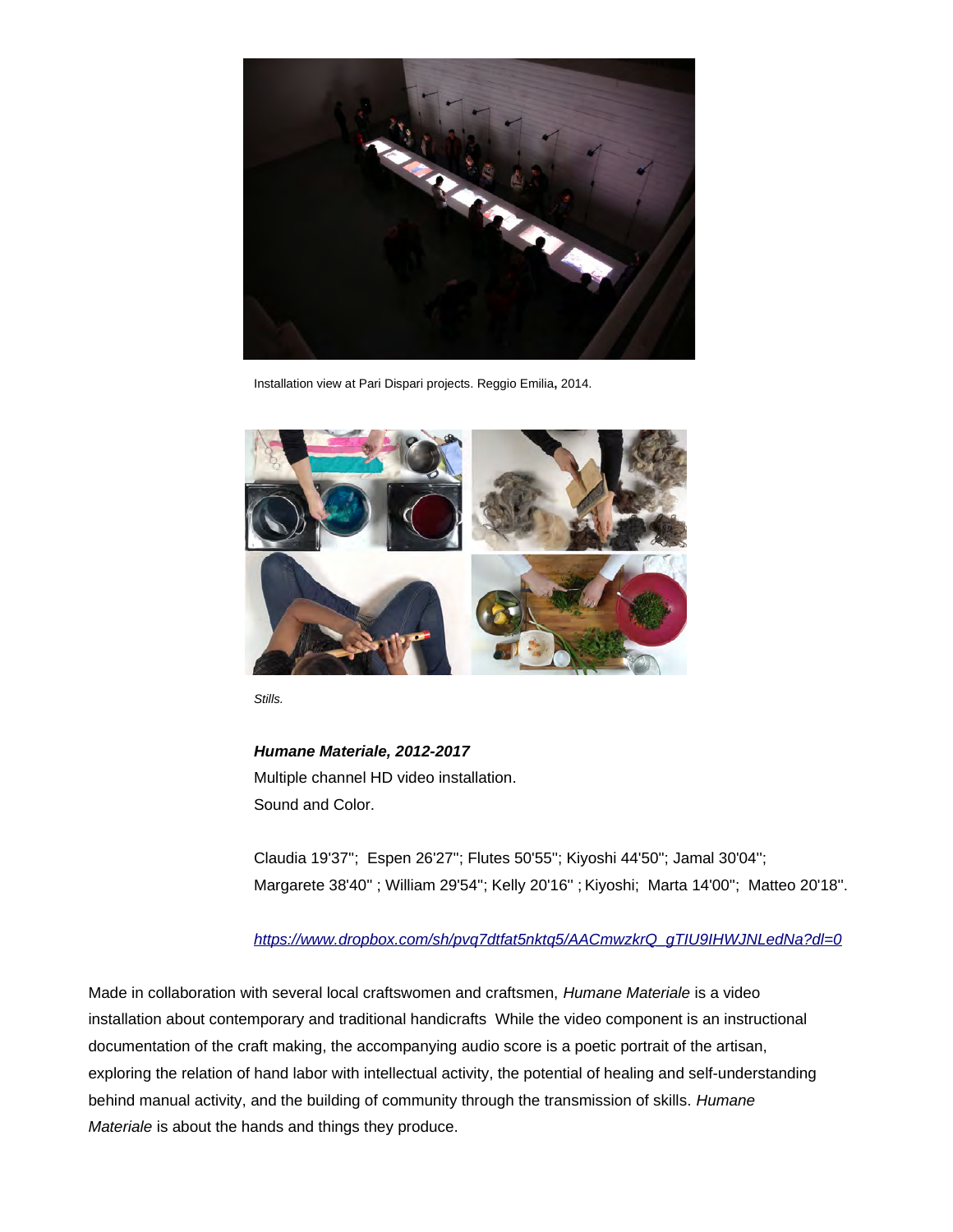

*Que nuestras almas se hagan profundas como ríos / Let Our Souls Grow Deep Like Rivers,* **2017** 2 channel HD video, Color. No Sound. 13 min 51 sec

<https://www.dropbox.com/s/tov5k6ceu5e7iu0/SouldDeepRiver.mp4?dl=0>

A cinematic homage to the 1921 poem *The Negro Speaks of Rivers,* by Harlem Poet Langston Hughes.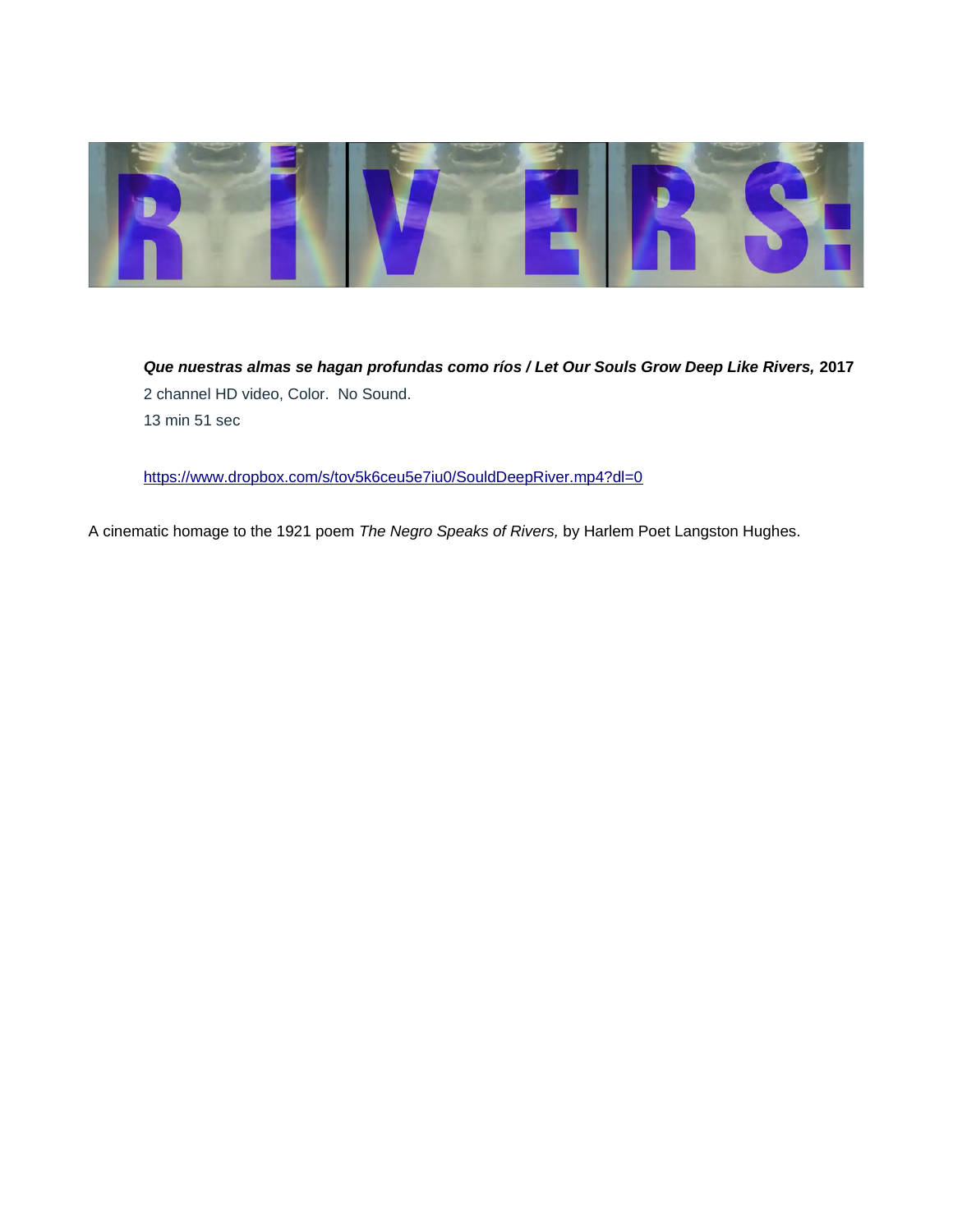

# *Dejar de ser amenaza para convertirnos en promesa / To Stop Being a Threat and To Become a Promise***, 2017** 2 channel HD video, Sound and Color. Sound by Daniel Correa. 8 min 3 sec

## <https://vimeo.com/229184854>

pass: promesa

Weaving footage from diverse hydrographies such as the Colorado, the Yaqui, the Xingu, the Spree and the Magdalena Rivers, the two channels contrast the indigenous and rural 'campesino' lifestyle, with the extractivist approach to water and land, by juxtaposing encountered perspectives and understandings of what a territory is, and how it may be inhabited. Along the video, the indigenous perspective casts visual spells on the extractive one, making it wobble, shake, unfold, and eventually transforming it into a spiritual vision.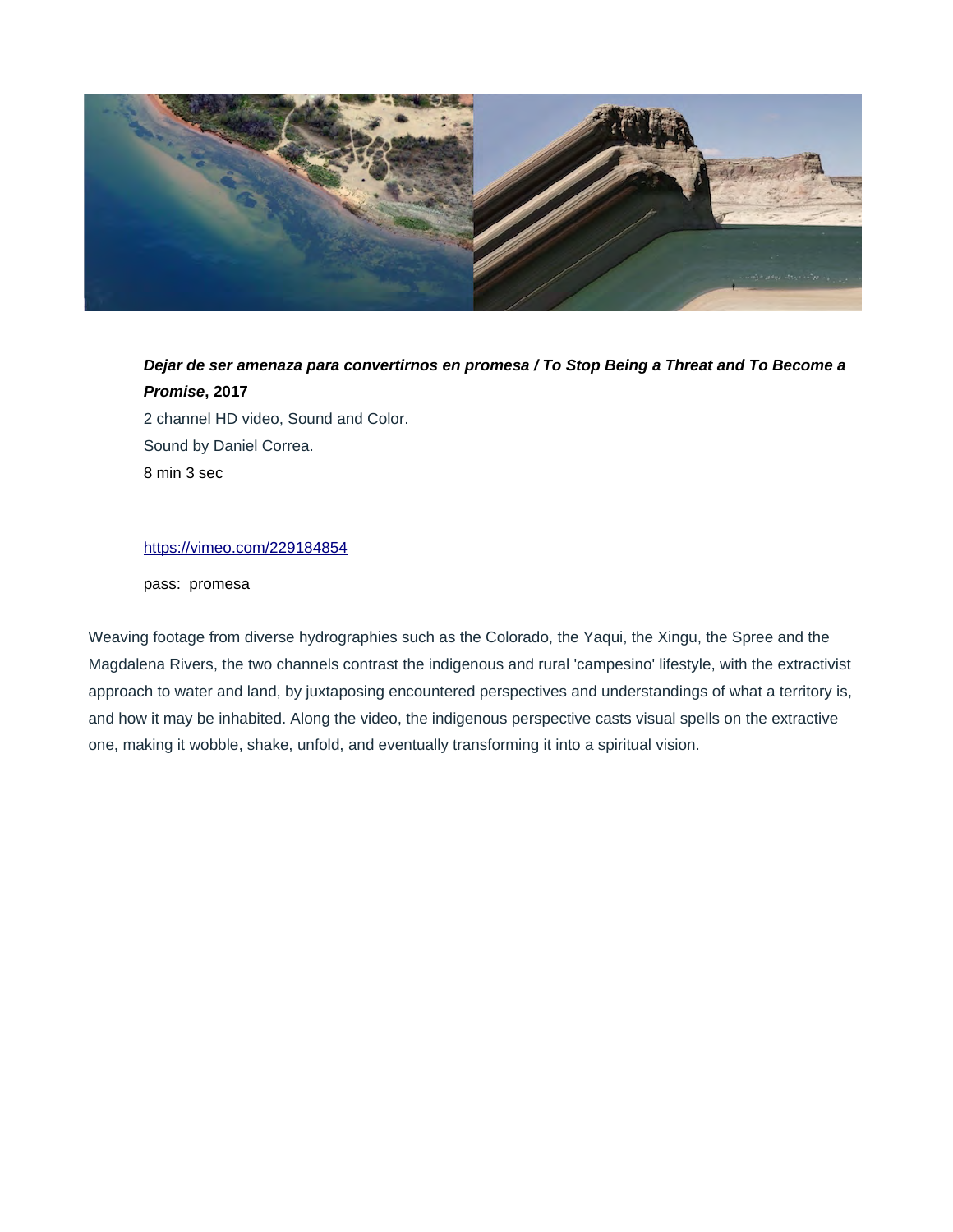

*A Gente Rio / We River***, 2016** One channel HD Video. Sound and Color. 29 min 29 sec

https://www.dropbox.com/s/1687qwizryybehw/A%20gente%20rio%200904%20com%20legend[a %20H264.mov?dl=0](https://www.dropbox.com/s/1687qwizryybehw/A%20gente%20rio%200904%20com%20legenda%20H264.mov?dl=0)

*A Gente Rio* puts in relation the Itaipu Dam, the second largest hydroelectric plant in the world, and whose process of land expropriation was a catalyst for the emergence of the Landless Workers' Movement (MST); the Belo Monte Dam on the Xingu River, whose process of environmental licensing has been marked by a series of irregularities and profound indigenous resistance; the Bento Rodrigues Dam, which collapsed, releasing hazardous waste from the mining company Samarco and causing an unprecedented environmental disaster in Brazil; and, lastly, the Vale do Ribeira, where indigenous, caiçara and quilombola communities resist against the construction of a dam. The artist highlights the accumulated knowledge of the communities, as conforming a collective body resisting the extinction imposed by development-oriented projects.

Commissioned by the 32 Bienal de Sao Paulo - Incerteza Viva.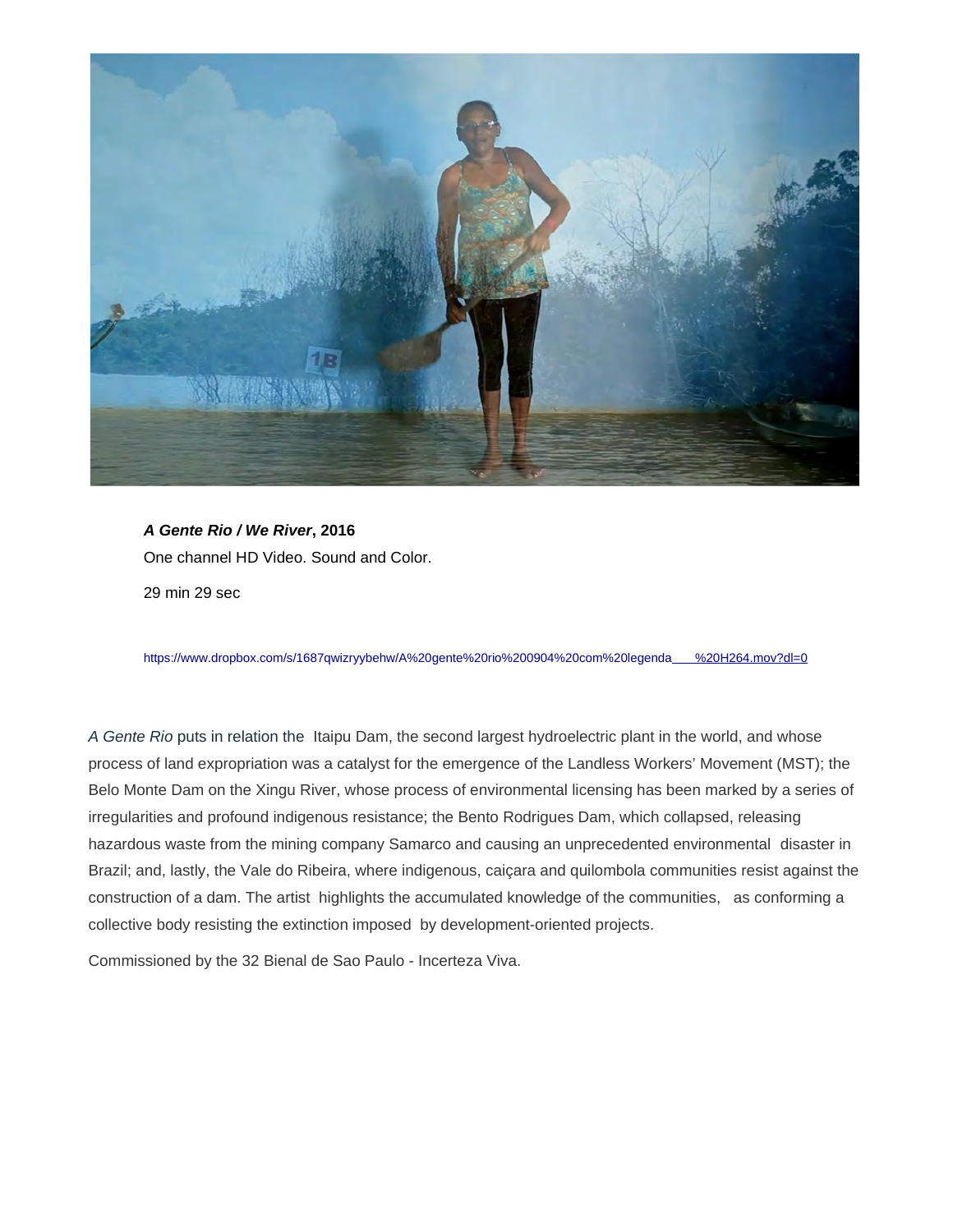

*Land of Friends / Tierra de los Amigos***, 2014**  One channel HD Video. Sound and Color. Printed Brochure. 38 min 10 sec

### <https://www.dropbox.com/s/nypcwt8uy909ruy/LOFEngH264.mov?dl=0>

ALand of Friends focuses on seemingly small images and micro moments of everyday life to highlight the tensions and struggles between local fishing and farming communities and the multinational corporations converting the Yuma into hydroelectric power. In the film, Caycedo intersects footage recorded along the river with scenes of her tracing the flow of the river with a brush on paper and, towards the end, with images turned upside down. The choice of everyday gestures and these interventions acknowledge the small scale informal economies along the river and the relationship people develop with bodies of water and their spiritual significance. Through the practice of appropriating for example satellite images and the insistence on developing alternative forms of representation, the film proposes the unlearning of our reductive and commodified perception of rivers.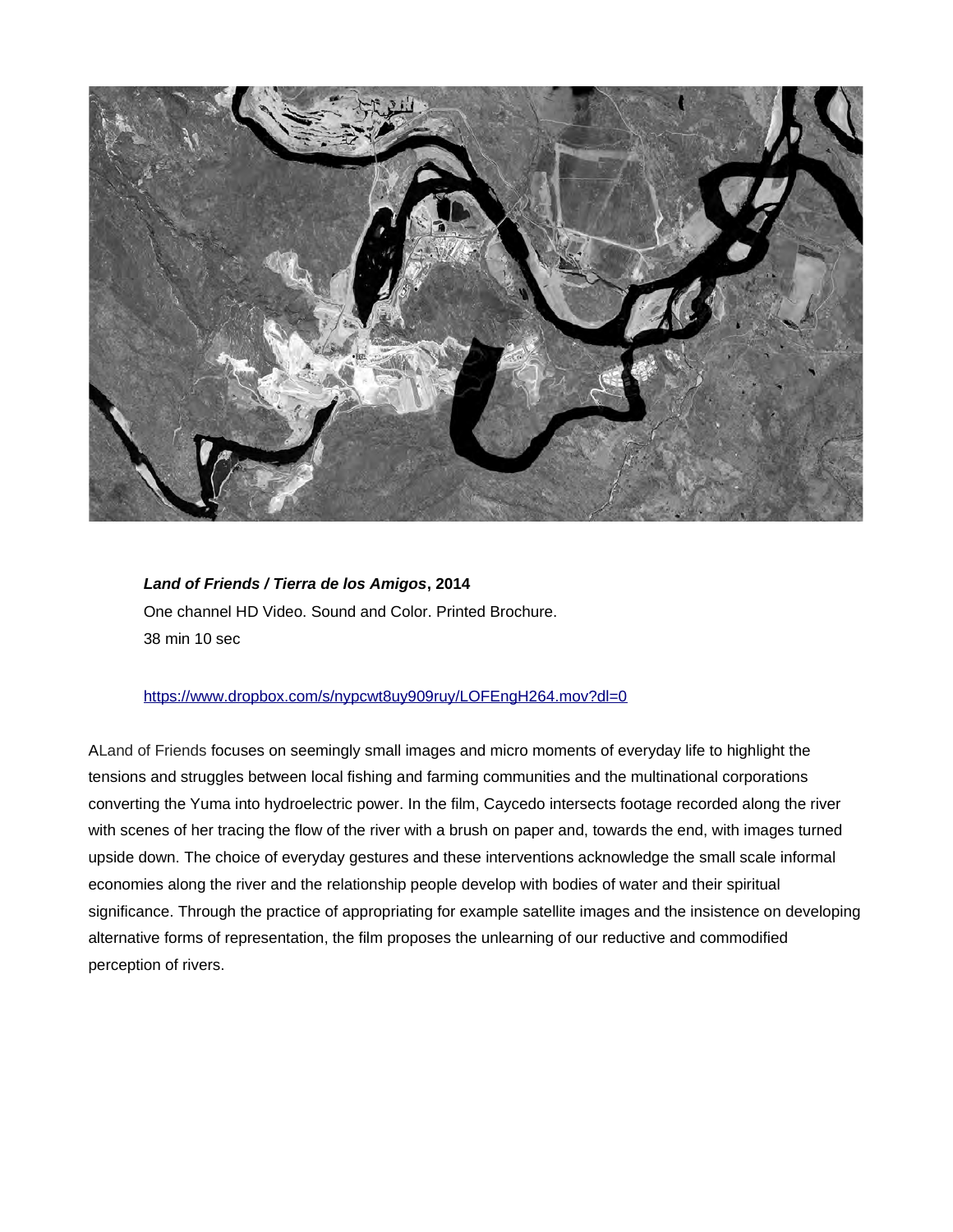

*Esto No Es Agua / This Is Not Water***, 2015**  One channel HD Video. Sound and Color. Sound by Daniel Pineda. 5 min 20 sec

<https://www.dropbox.com/s/rkkh364asagkl5d/CuerpoDeAgua-CRUZmedia3.mov?dl=0>

*This Is Not Water* is a water portrait of the *Las Damas* waterfall in the town of Garzón, Huila in Southern Colombia. It acknowledges bodies of water as active social agents in environmental conflicts; inviting us to revise and decolonize our contemplative and utilitarian relationships towards landscape. The soundtrack is composed by manipulating the waterfall sounds, and mixing it with sampling of a traditional indigenous *millo* reed flute.